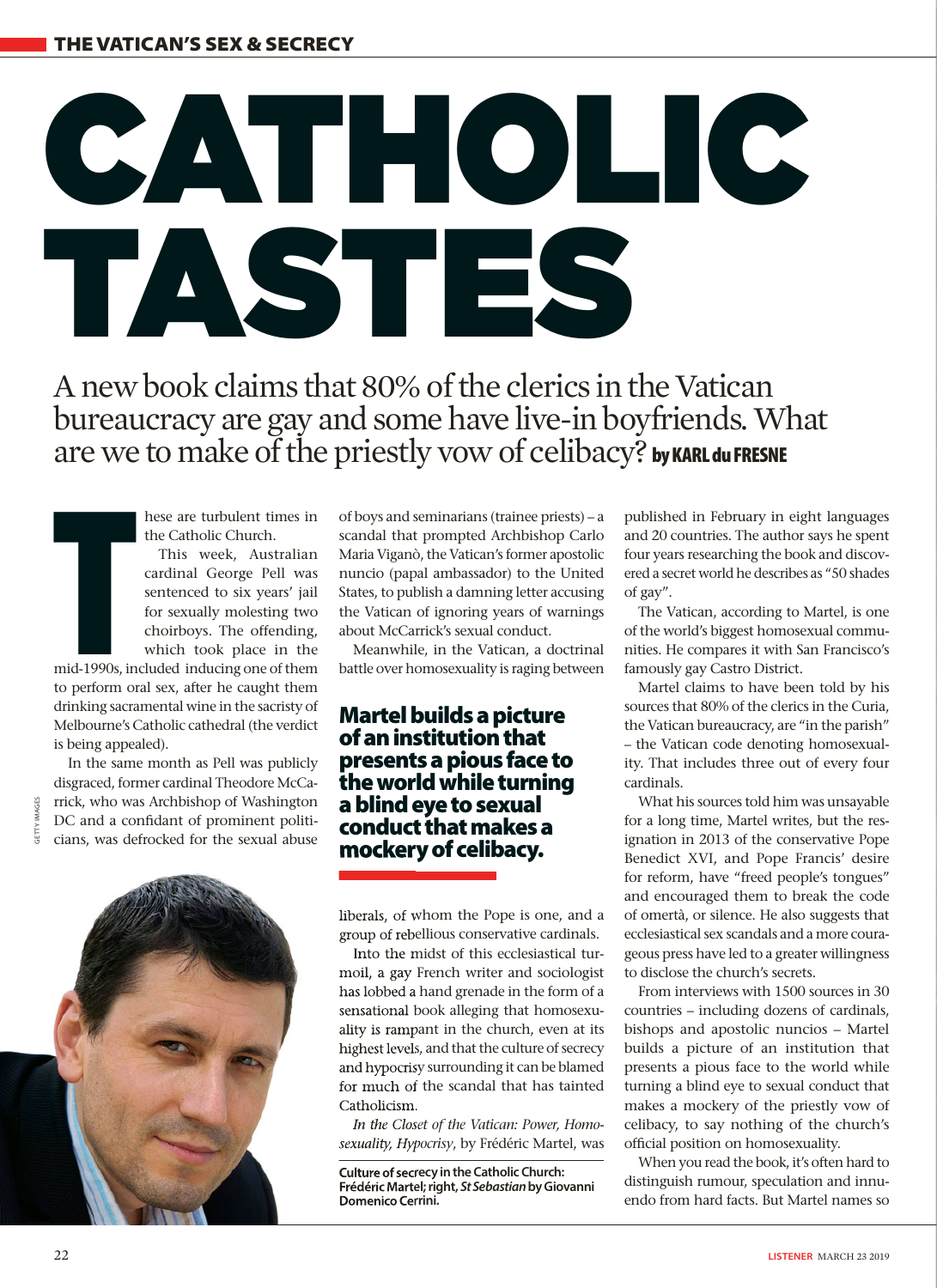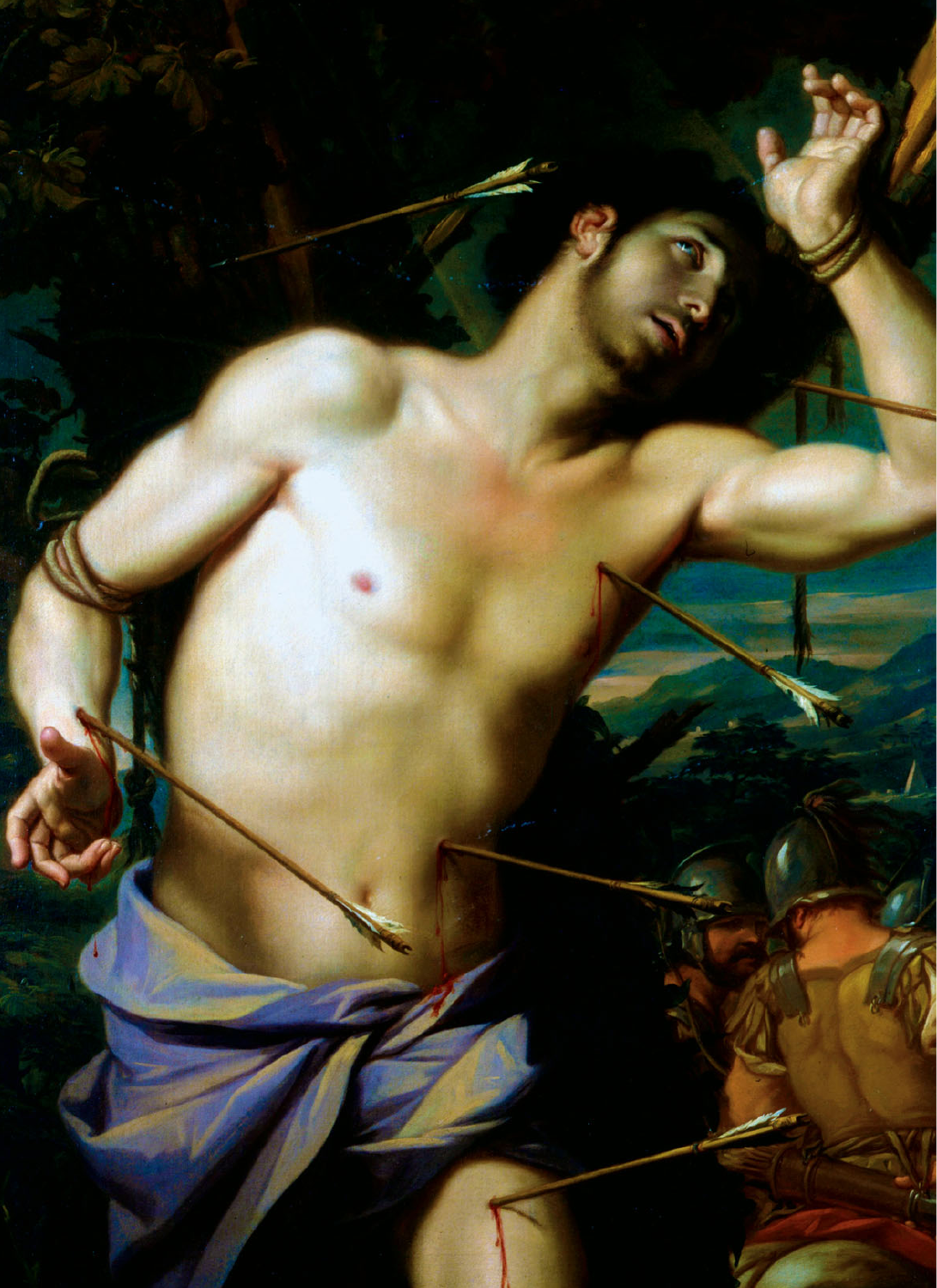many sources and provides so much detail that overall, *In the Closet* is persuasive. If it's made up, it's the most audacious con job in publishing since the *Hitler Diaries* of the 1980s.

Certainly the Catholic press, which might be expected to scrutinise the book intently for error, has generally taken it seriously. Although a critic in the American *National Catholic Reporter* dismissed it as full of salacious gossip and stereotypes, a review in the British Catholic weekly the *Tablet*, written by a former master of the Dominican Order of priests, concluded: "If only half of what he [Martel] claims is true, we are still faced with revelations that are stunning."

Significantly, no one appears to have seriously challenged Martel's central proposition that "secret homosexuals" are in the majority in the Vatican, where they wield power and influence.

#### **THE SECRET SHAME**

GETTY

As a gay man, Martel is not out to condemn homosexuality. "Let it be clear that for me, a priest or a cardinal should not be ashamed about being homosexual," he writes.

Rather, his aim is to skewer the hypocrisy that he claims permeates the Vatican's teaching on homosexuality. In doing so, he clearly seeks to discredit the church's position that gay men are "intrinsically disordered" and that homosexual acts are sinful.

A central thesis in his book is that the climate of silence and secrecy around homosexuality in the church enabled sexual abuse to flourish. Martel doesn't equate homosexuality with child abuse, but he says fear of being exposed as gay was a crucial

factor that discouraged priests and bishops from reporting known abusers.

And he goes further, arguing that the secret shame of repressed homosexuality underpins all of Catholicism's hang-ups and prohibitions regarding sex.

He also claims that homosexuality paradoxically co-exists with virulent homophobia in the church, and more controversially that some of the most vehement conservative defenders of the church's teachings on homosexuality are themselves gay.

Conversely, he asserts that those in the

# **A central thesis in his book is that the climate of silence and secrecy around homosexuality in the church enabled sexual abuse to fl ourish.**

Vatican who are not gay – including the Pope himself – tend to be relaxed about sexuality.

The book has stoked the flames of a doctrinal schism that has convulsed the church at its highest level. According to Martel, homosexuality lies at the heart of a bitter split between traditionalist clerics, who fear the Vatican is going soft on the issue, and a gay-friendly faction that includes Pope Francis.

That split, the first signs of which appeared soon after the election of Pope Francis in 2013, came out into the open in February when two high-profile conservative



cardinals wrote an emotionally charged open letter denouncing "the plague of the homosexual agenda" within the church, which they said was "promoted by organised networks and protected by a climate of complicity and a conspiracy of silence".

The letter, which was written after the agenda of a highly publicised Vatican summit on sexual abuse was altered to remove all references to homosexuality, was seen as a direct challenge to the Pope. According to Pope Francis and his allies, sexual abuse should be blamed not on homosexuality, but more loosely on abuse of power by a "clerical caste".

Ironically, although the letter seemed to confirm the central premise of Martel's book, one of the signatories – US cardinal Raymond Burke – is among those identified by Martel, although without verification, as a closet homosexual.

The Pope has alluded to church officials leading "hidden and often dissolute" lives. In a homily in 2016, which Martel interprets as a coded attack on conservative gay cardinals, Pope Francis – using typically opaque Vatican language – condemned what he called "rigidity". "Behind rigidity there is always something hidden, in many cases a double life, but there is also something like an illness," the Pope said. According to Martel, the equation of "rigidity" – for which read doctrinal conservatism – with a double life is a theme subsequently taken up by the Pope's supporters.

Prominent British Catholic journalist Damian Thompson, writing in the *Spectator*, has gone so far as to suggest that Martel's book should be seen as part of an ongoing battle for control of the church. Thompson argues that "Team Francis" co-operated with Martel because they wanted a hit job on the Pope's conservative enemies. The book "bears the fingerprints of the Pope's closest advisers", he says.

### **VATICAN POWER STRUGGLE**

Open Martel's 555-page doorstop of a book on almost any page and you can expect to be confronted by claims that would shock faithful Catholics. They include the following assertions, in no particular order:

- $\blacksquare$  Some officials in the Curia, including five cardinals in the powerful Congregation for the Propagation of the Faith, have livein boyfriends, often posing as assistants, valets or chauffeurs.
- According to Martel, gay prelates hit on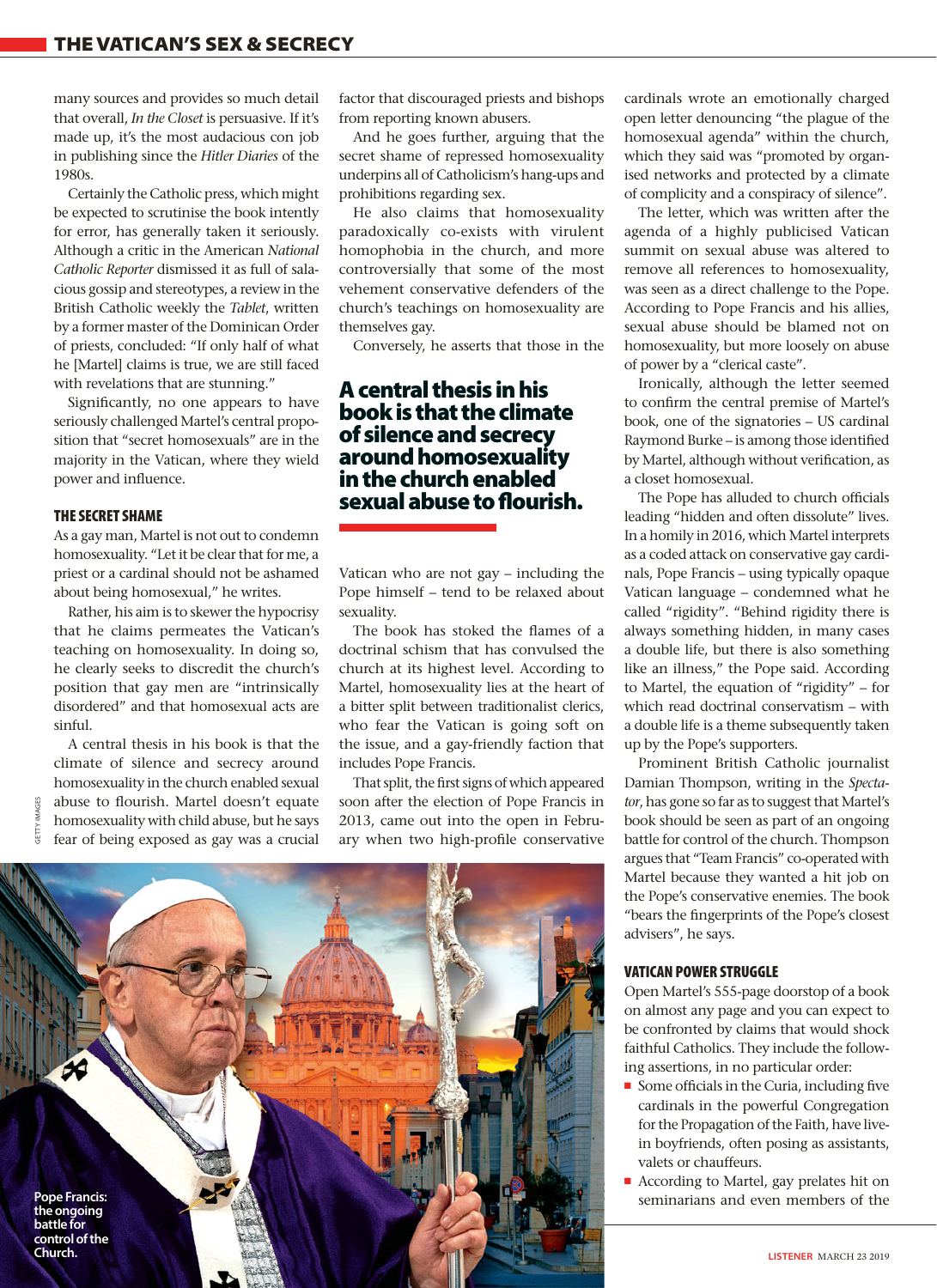Swiss Guard. The author hints that he was discreetly propositioned by some of the clerics he interviewed.

- Male prostitution flourishes in an area of Rome close to the Vatican, largely because of demand from priests seeking an outlet for "profound sexual frustration".
- Influential American cardinal Francis Spellman, revered by Catholics during the Cold War era, was a "voracious homosexual".
- Pope John Paul II, although a conservative, promoted gay clerics who supported his fervent anti-communist stance and his crackdown on liberation theology – the Latin-American Catholic movement that drew inspiration from Marxist theory. John Paul's Colombian "enforcer", Cardinal Alfonso López Trujillo, is described in the book as an obsessive and corrupt homosexual, despite adopting an aggressively anti-gay stance in public.
- Pope Benedict abdicated in 2013 not just because of old age and fatigue, as officially stated, but also because he was overwhelmed by what he had learnt about the extent of sexual abuse by priests in Cuba during a visit to the Caribbean island the previous year.

Various high-ranking prelates are portrayed in the book as vain, obsequious, disrespectful to subordinates and prone to petty rivalries. Pope Francis emerges as something of a dilettante – erratic and often ambiguous in his public statements, but capable of Machiavellian and vindictive conduct in the Vatican power struggle.

Martel portrays the Vatican not only as a place of Byzantine intrigue, but also soaked in gay iconography and homoerotic

art, from the ceiling of the Sistine Chapel to the many paintings of the martyrdom of St Sebastian – one of which Martel describes as "so enticing and libidinous that it could be used on the cover of an encyclopaedia of LGBT cultures".

The usual explanation for the prevalence of homosexuals in the church, as a thoughtful review of Martel's book in the *Guardian* points out, is that for generations "the priesthood was almost the only career open to a homosexual youth in Europe or the US, and priestly celibacy offered a sancti-

## **Male prostitution fl ourishes in an area of Rome close to the Vatican, largely because of demand from priests seeking an outlet for "profound sexual frustration".**

fied escape from what would otherwise have been a crippling shame".

Martel endorses this view and says one of the reasons for the decline in priestly vocations, which has reached crisis proportions in parts of the Western world, is that gay men now have other options. Homosexuality is generally accepted and they no longer face awkward questions about why they haven't married or had children.

But he also argues that many homosexuals are attracted to the church by its traditions and liturgical trappings: the processions, the sacramental rituals, the robes and vestments and the sacred music.

#### **INSIDE THE SYSTEM**

Speaking to the *Listener* from Paris, Martel – who was Catholic as a child but describes himself as no longer a believer – denies having been motivated by any anti-Catholic agenda.

He says the book (his 11th) began merely as an investigation after his curiosity was aroused by a priest who had read some of his previous work and approached him for advice about coming out publicly as gay. "I didn't know Italy well and the Vatican not at all," Martel says in heavily accented but fluent English.

Martel was sceptical at first about what his sources told him, "but then you begin to work and what you discover every day is more surprising, and then you decide there is a book [to be written]".

He ended up spending one week every month in Rome while also interviewing clerics throughout Europe and the Americas. He explains that it was easier to meet cardinals on their home ground than in Rome. Besides, he wanted to find out if the Vatican was exceptional – "because it was a concentration of power and idiosyncratic" – or whether gays were prevalent in the church in other places, too.

"I went to Mexico, Chile and Spain and I discovered that the situation was everywhere the same, which means a lot of gay people – many more than I thought. It was the case everywhere in the world." (He didn't come to New Zealand, although he will be here in June to promote the book.)

Remarkably, doors were opened to him and he even stayed in the Vatican